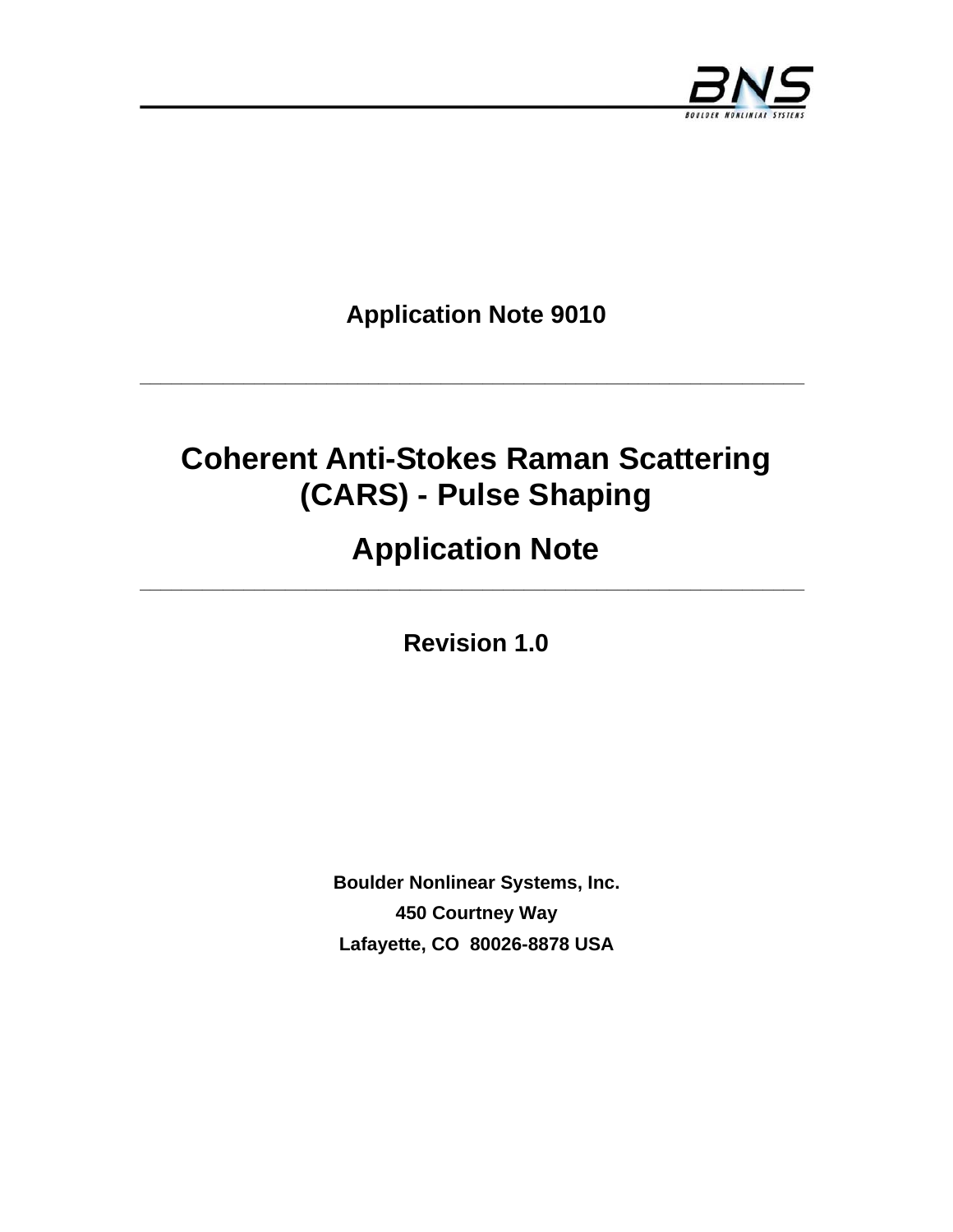

### **Coherent Anti-Stokes Raman Scattering (CARS) - Pulse Shaping**

Pulse shaping benefits a variety of Coherent Anti-Stokes Raman Scattering (CARS) illumination configurations by maximizing the resonant signal and/or minimizing the non-resonant signal. In a narrowband CARS configuration, in which the frequency difference between the pump and Stokes pulse is usually scanned, pulse shaping can be used to spectrally modulate the phase of the pump and Stokes pulses [1], [2]. In a broadband CARS configuration, pulse shaping can be used to eliminate the need to overlap three independently shaped beams [3] as well as to suppress the excitation of the non-resonant vibration using coherent control methods [4], [5].

Advantages of using a BNS SLM in the design of a pulse shaper for CARS microscopy include: independent phase and amplitude modulation using only one array, high spectral resolution, improved diffraction efficiency, better waveform stability, spectral continuity and spectral range.

#### **Independent phase and amplitude modulation:**

A single BNS linear phase array can perform simultaneous independent amplitude and phase modulation. Amplitude modulation is accomplished using a phase grating within an oversampled spectral band to diffract energy out of the systems field of view [8].



*Figure 1 ~ Phase and Amplitude Modulation using diffraction.*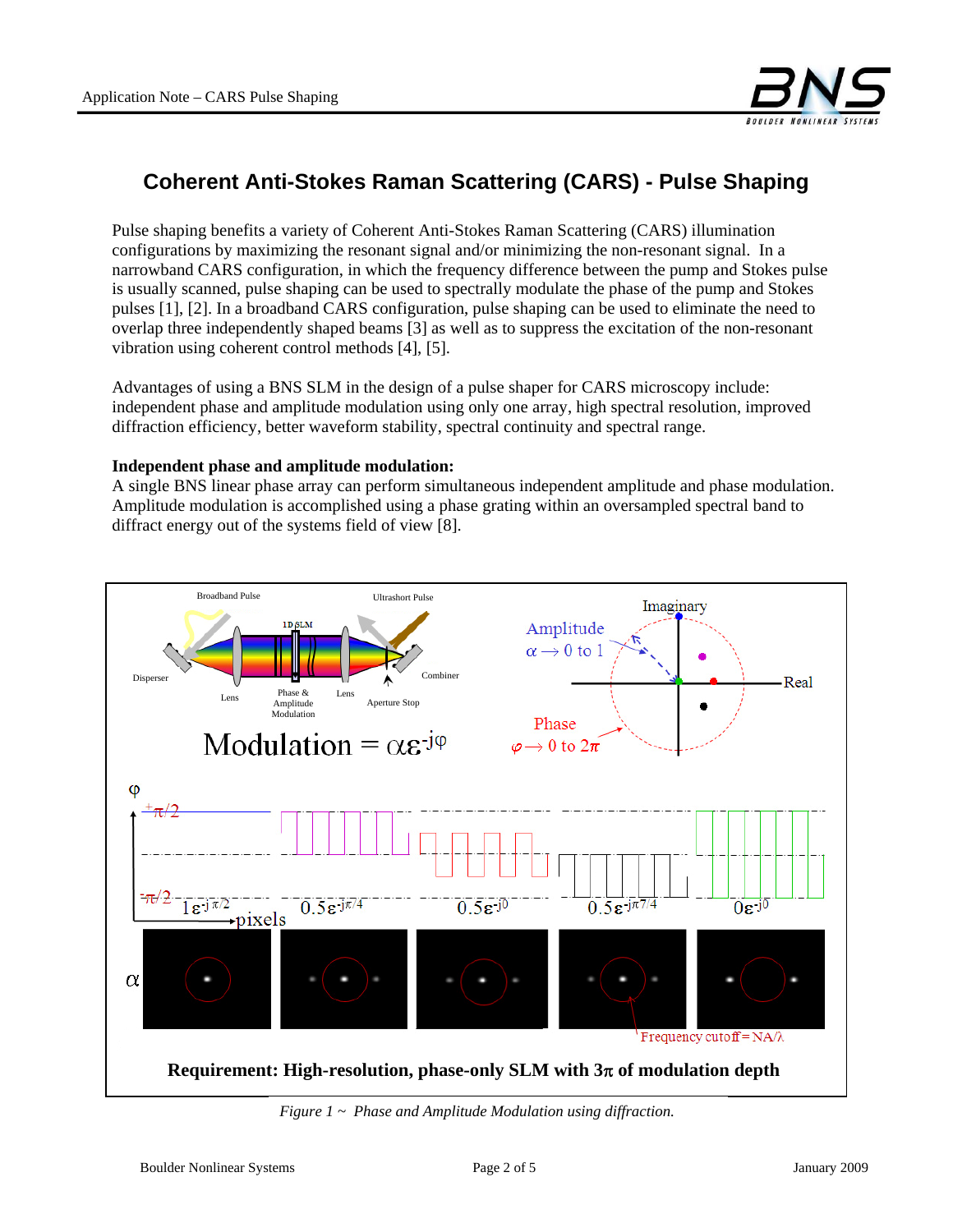

**Spectral resolution:** The spectral resolution of an SLM-based pulse shaper will depend on the bandwidth of the pump pulse and the degrees of freedom offered by the SLM device.

spectral resolution  $=\frac{pulse\;bandwtdth}{\# \; of\; degrass\; of\; fraction}$ 

An SLM with smaller pixels and low inter-pixel cross-talk will make a pulse shaper with higher spectral resolution. Pixel cross-talk limits the frequency of phase modulation to a period smaller than actual number of pixels available.

The total number of pixels across which cross-talk will occur in a BNS linear phase array depends on a number of design parameters such as the design wavelength and the reflectivity requirement. As a result, the maximum frequency of phase modulation will vary with the SLM design.



*Figure 2 ~ Interferometer images of two 512 x 512 SLMs (left – without mirror, right - with mirror) operating at 1064 nm. The pattern written to the SLM has 15 pixels set to zero phase and 16 pixels set to 2*π *phase. The discontinuities in the horizontal fringe pattern show the relative width of the 2*π *transitions.* 

#### **Transmission/ zero-order high diffraction efficiency:**

A pure phase SLM with high zero-order diffraction efficiency wastes less energy and minimizes nonresonant signal strength by maximizing the percentage of modulated to un-modulated pulse energy. BNS achieves high diffraction efficiency by designing and fabricating SLMs with a 100% fill-factor.

**Waveform Stability:** Changing illumination pulse parameters during scanning are a source of noise. Therefore pulse stability over the length of the scan is desirable [6]. In a multiple laser system illumination scheme, the stability of the waveform also depends on the consistency of the timing between pump and Stokes pulses. Time dependent phase error, caused by LC relaxation during the electronic addressing period, is eliminated in the BNS linear SLM by addressing the pixels at kHz rates. Phase masks remain essentially static over the duration of the microscope scan.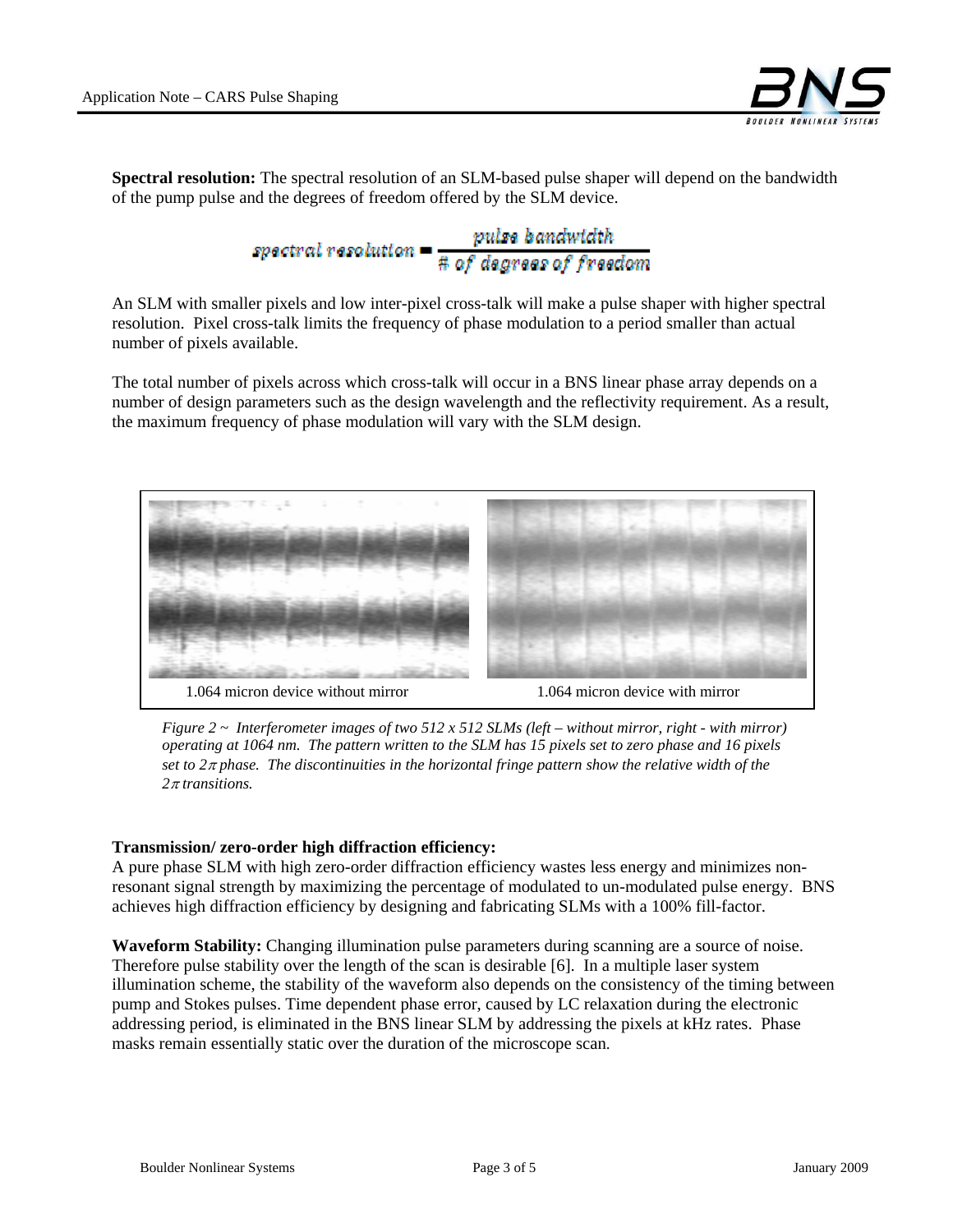

*Figure 3 ~ ECB modulators addressed at different rates. The left trace shows a strong datadependent ripple that is synchronous with the video rate addressing period. The right trace shows the ripple being suppressed by sub-millisecond refresh rates.* 

**Spectral Continuity**: Although the SLM is a pixilated device, the BNS SLMs pixels are coated with a dielectric mirror stack which allows more light to be reflected, reduces diffraction at the pixel edges, and smoothes the phase modulation between pixels so that there are no abrupt changes in phase modulation. As a result, the BNS SLM can be used as a continuously tunable spectral phase and amplitude modulator.



*Figure 4 ~ Planarized dielectric mirror and smoothing of the electric field eliminate most of the grating effects associated with pixilated spatial light modulators.*